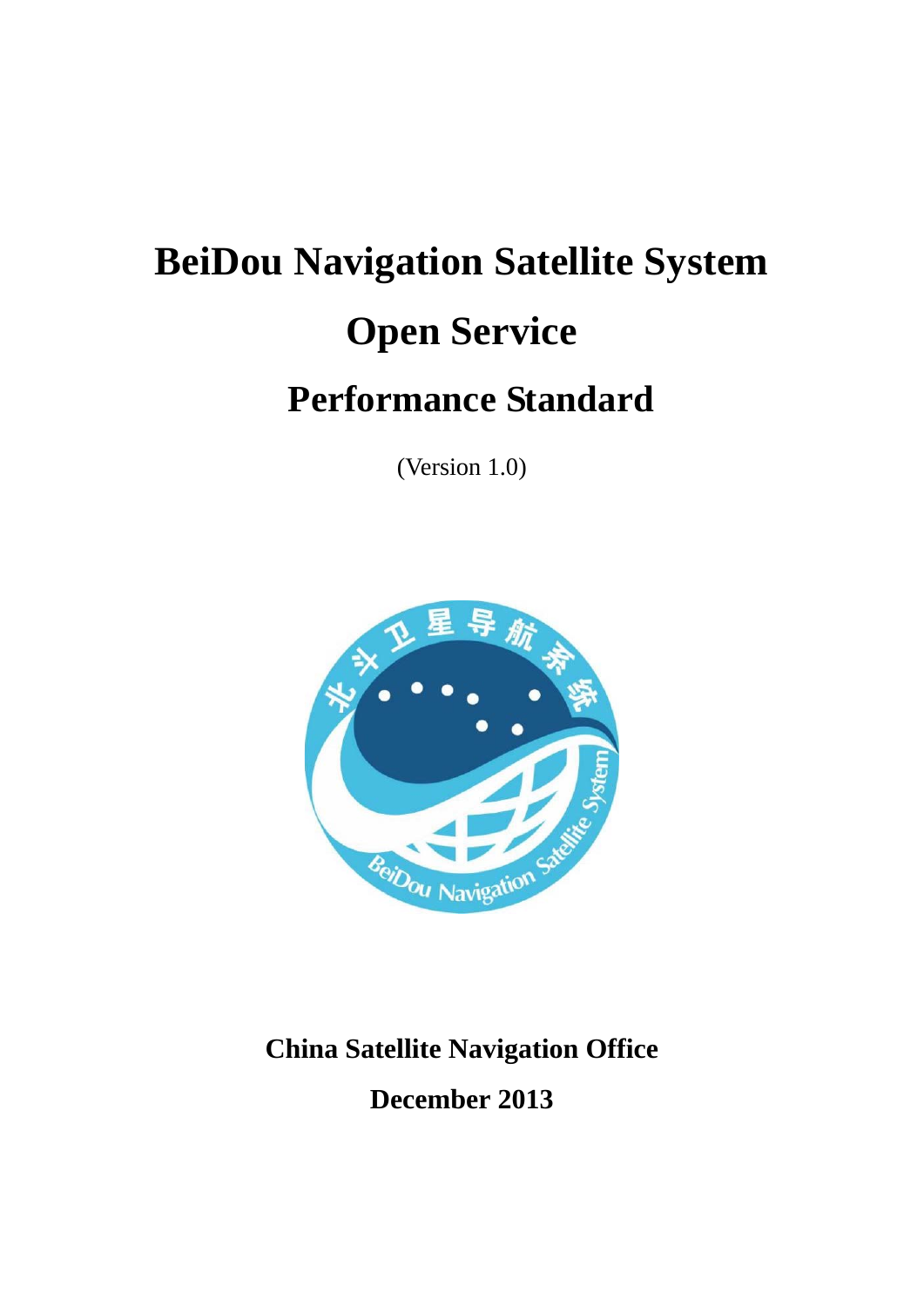# **Foreword**

The space constellation of BeiDou Navigation Satellite System (BDS) will consist of 35 satellites to provide open services to global users. With a space constellation of 14 operational satellites in orbit, BDS has been in full service to provide open services to the most part of the Asia-Pacific region since December 27, 2012.

This document specifies the BDS open service performance standard at the current stage.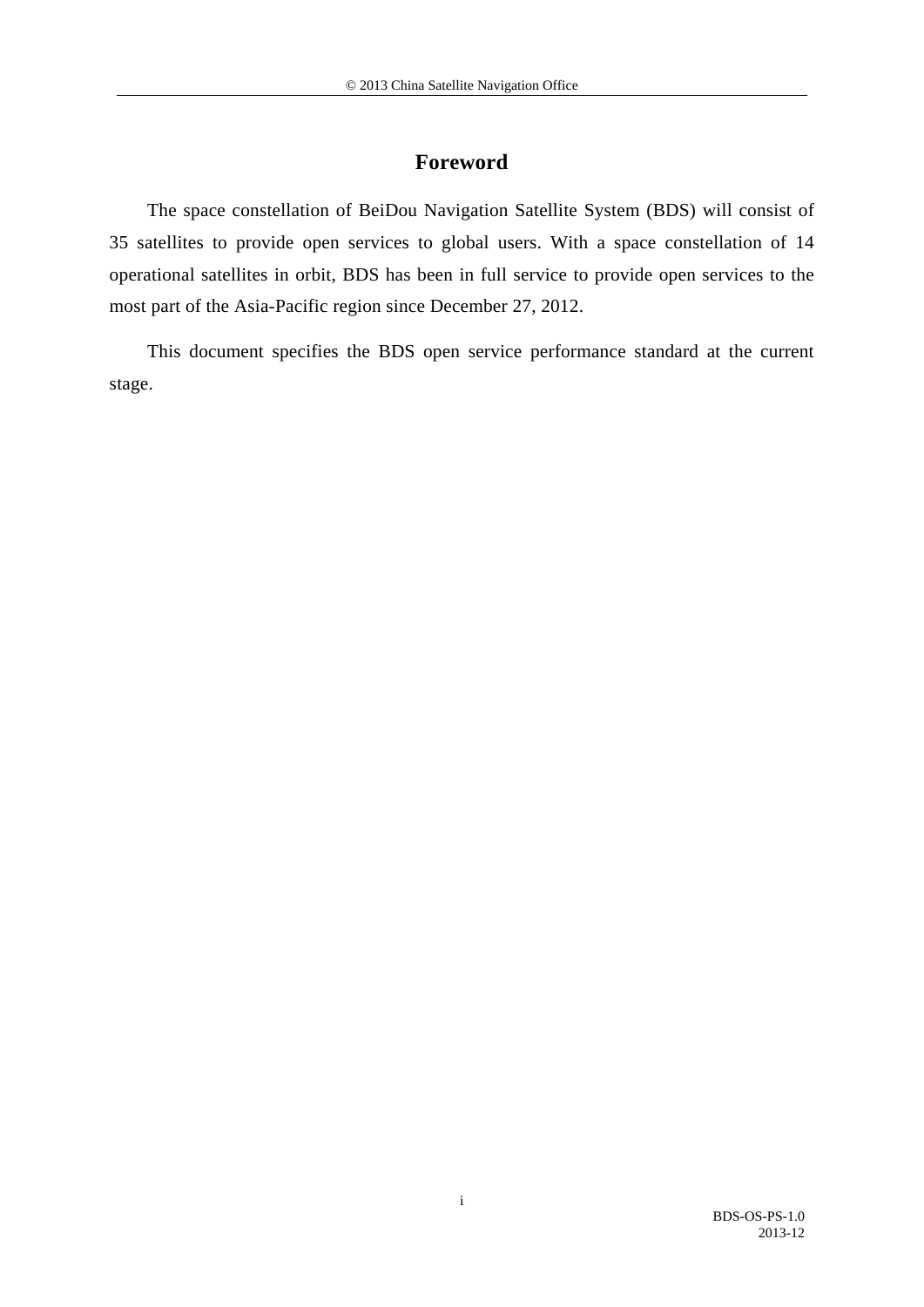# **Table of Contents**

| 1              |     |       |  |  |
|----------------|-----|-------|--|--|
| 2              |     |       |  |  |
| 3              |     |       |  |  |
|                | 3.1 |       |  |  |
|                | 3.2 |       |  |  |
| $\overline{4}$ |     |       |  |  |
|                | 4.1 |       |  |  |
|                | 4.2 |       |  |  |
|                | 4.3 |       |  |  |
|                | 4.4 |       |  |  |
| 5              |     |       |  |  |
|                | 5.1 |       |  |  |
|                |     | 5.1.1 |  |  |
|                |     | 5.1.2 |  |  |
|                | 5.2 |       |  |  |
|                |     | 5.2.1 |  |  |
|                |     | 5.2.2 |  |  |
|                |     | 5.2.3 |  |  |
|                |     | 5.2.4 |  |  |
| 6              |     |       |  |  |
|                | 6.1 |       |  |  |
|                | 6.2 |       |  |  |
|                | 6.3 |       |  |  |
| 7              |     |       |  |  |
|                | 7.1 |       |  |  |
|                | 7.2 |       |  |  |
|                |     | 7.2.1 |  |  |
|                |     | 7.2.2 |  |  |
|                |     | 7.2.3 |  |  |
|                |     | 7.2.4 |  |  |
|                | 7.3 |       |  |  |
|                | 7.4 |       |  |  |
| 8              |     |       |  |  |
|                | 8.1 |       |  |  |
|                | 8.2 |       |  |  |
|                |     | 8.2.1 |  |  |
|                |     | 8.2.2 |  |  |
| 9              |     |       |  |  |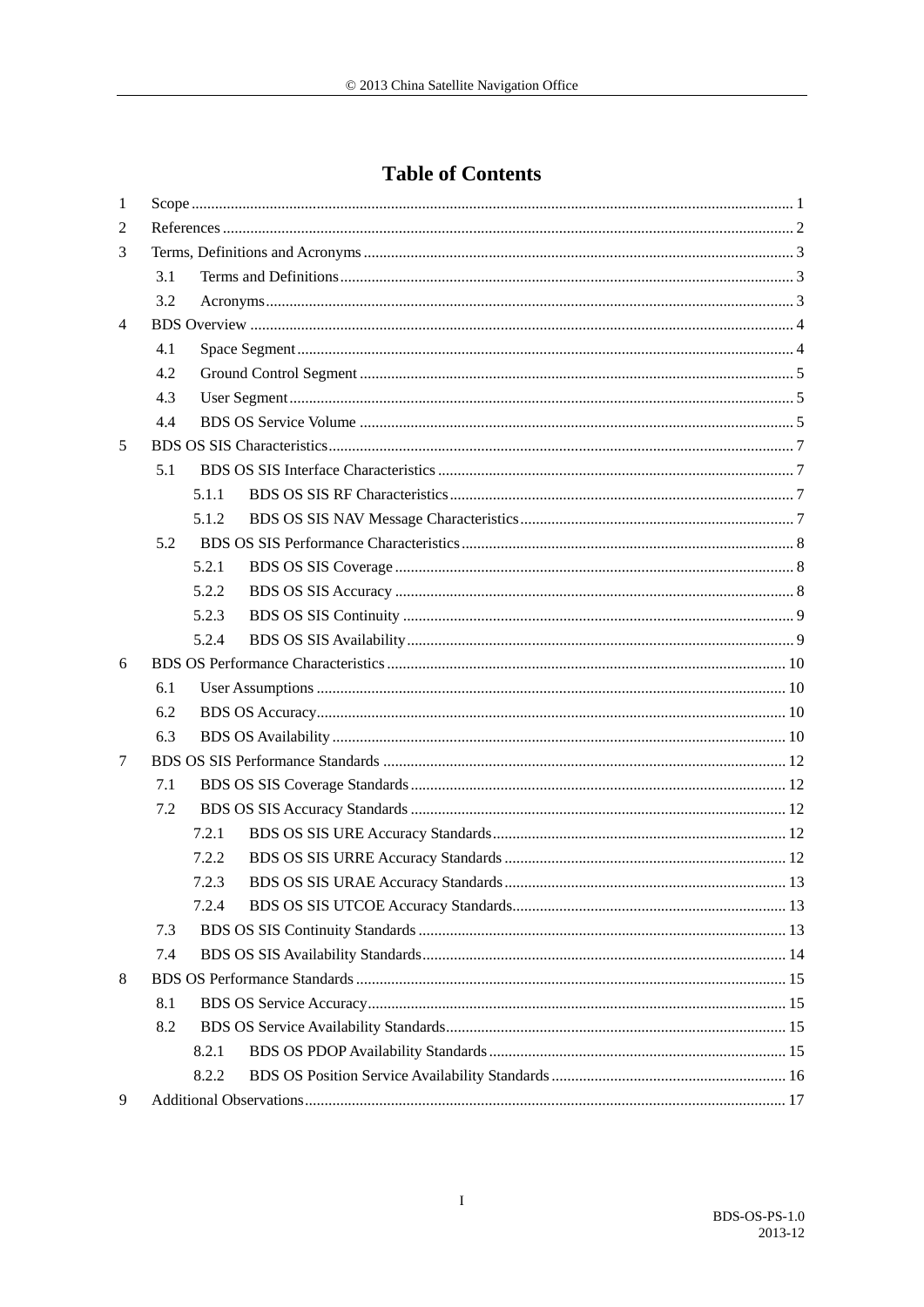# **List of Figures**

# **List of Tables**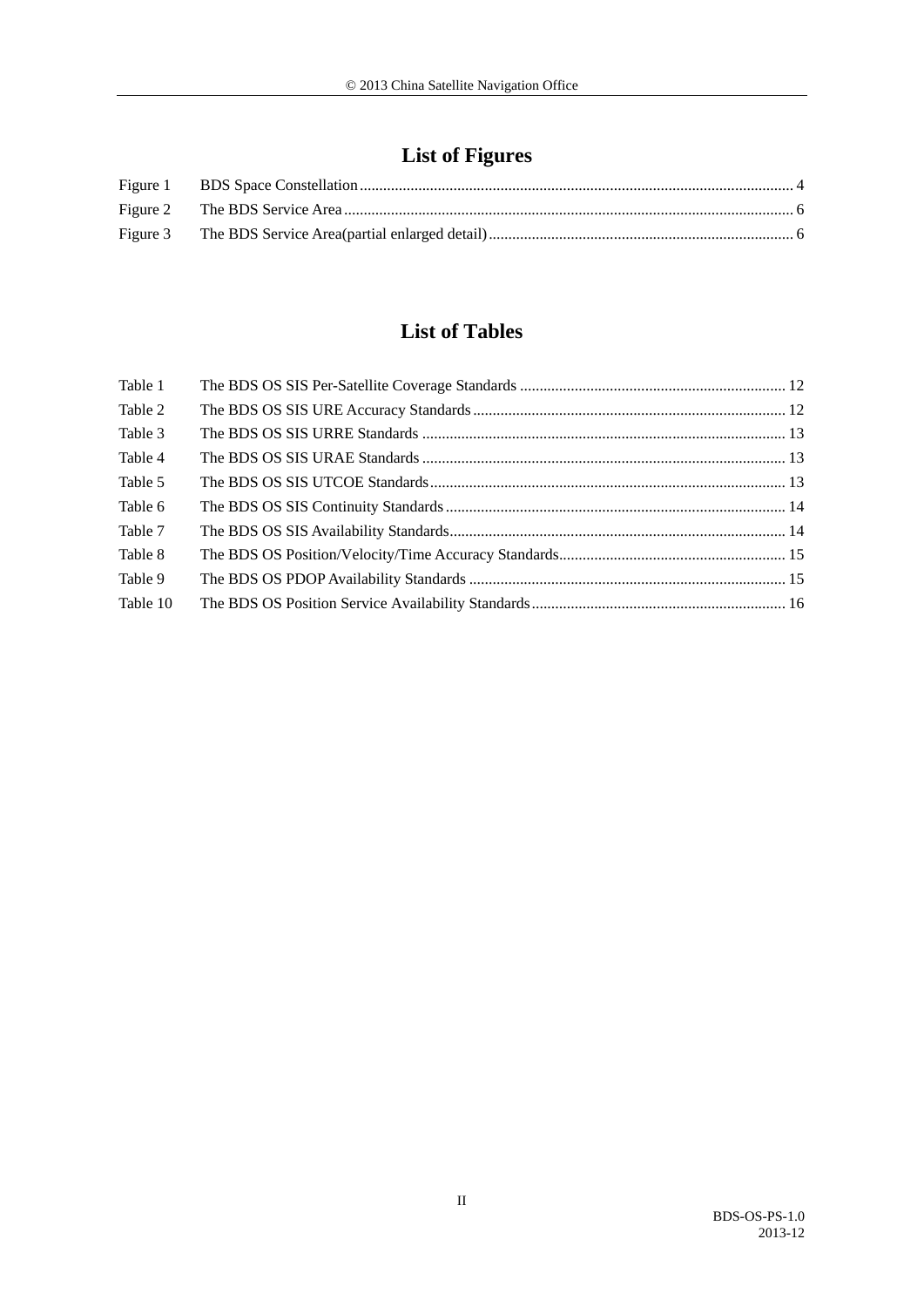# <span id="page-4-0"></span>**1 Scope**

This document specifies the open service performance standard for BDS B1I signal at the current stage.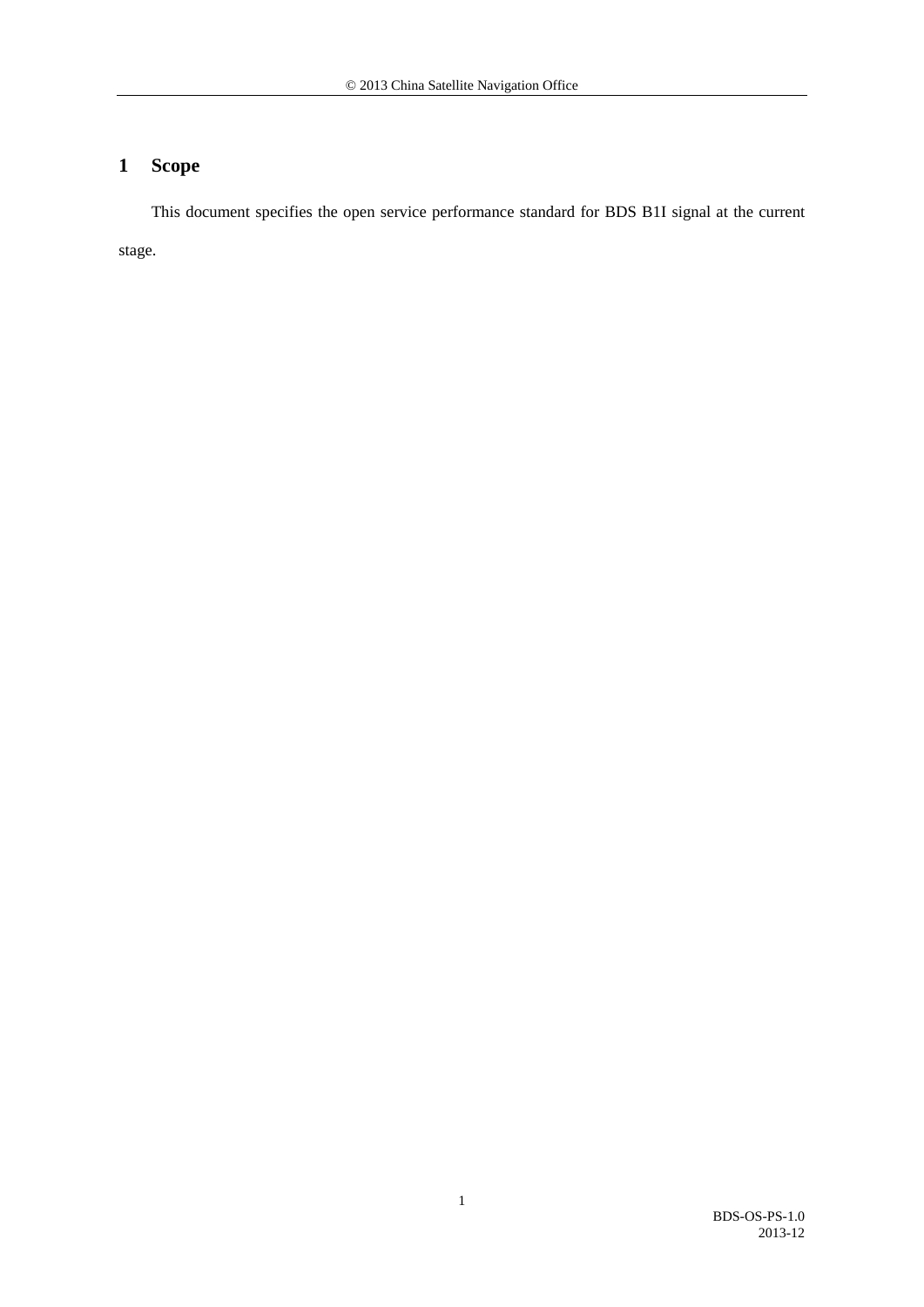# <span id="page-5-0"></span>**2 References**

BDS-SIS-ICD-2.0 *"BeiDou Navigation Satellite System Signal In Space Interface Control Document Open Service Signal(Version 2.0)* "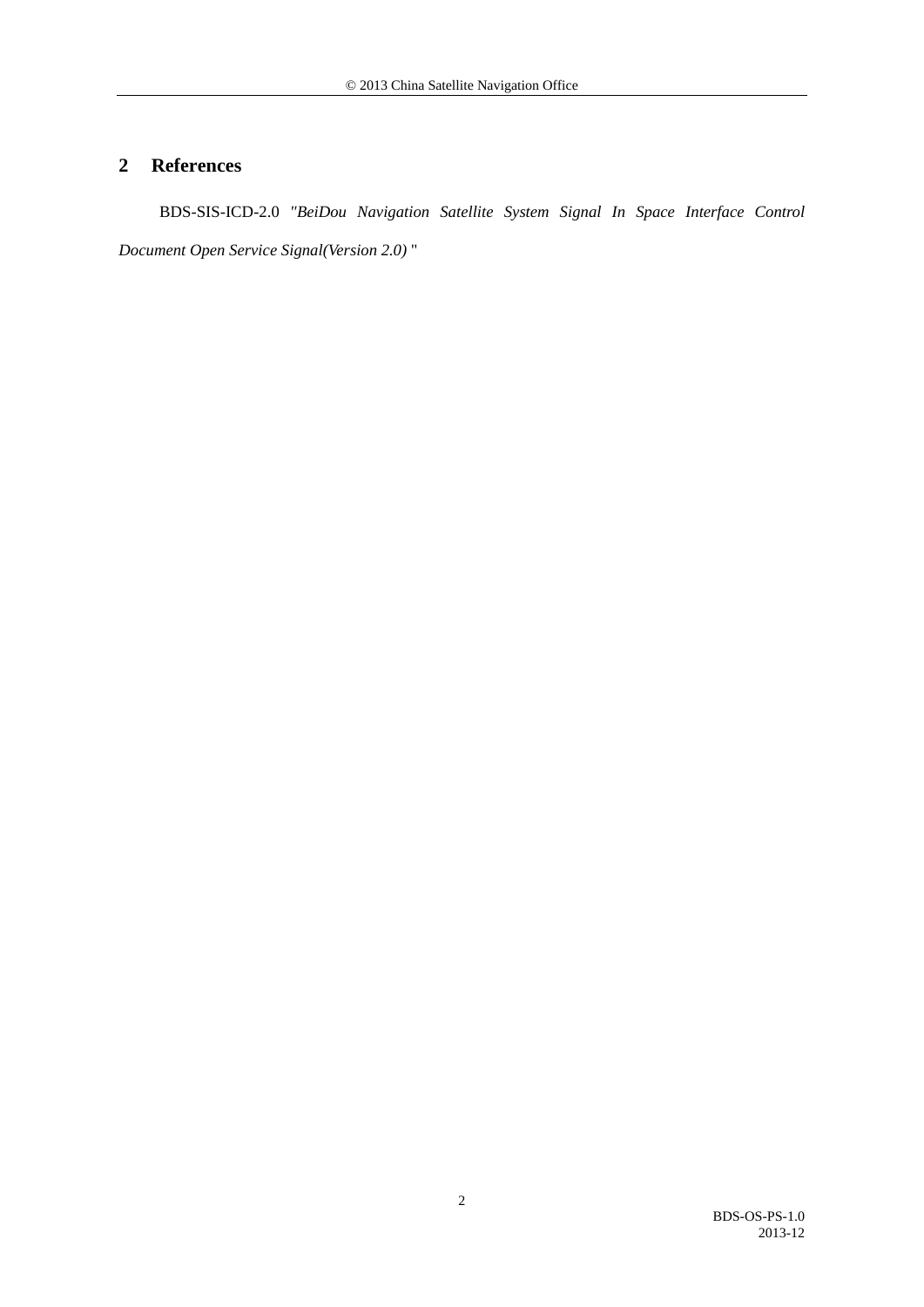### <span id="page-6-0"></span>**3 Terms, Definitions and Acronyms**

#### <span id="page-6-1"></span>**3.1 Terms and Definitions**

The BeiDou Navigation Satellite System Open Service is the radio navigation satellite service using the BDS open service signals to determine a user's position, velocity and time, etc.

#### <span id="page-6-2"></span>**3.2 Acronyms**

- The following acronym definitions are applicable to this document:
- BDS BeiDou Navigation Satellite System;
- BDT BeiDou Navigation Satellite System Time;
- CGCS 2000 China Geodetic Coordinate System 2000;
- GEO Geostationary Earth Orbit;
- ICD Interface Control Document;
- IGSO Inclined Geosynchronous Orbit;
- MEO Medium Earth Orbit;
- NAV- Navigation (as in "NAV data" or "NAV message");
- OS Open Service;
- PDOP Position Dilution Of Precision;
- RF- Radio Frequency;
- SIS Signal In Space;
- TGD Group Delay Time correction;
- URAE User Range Acceleration Error;
- URE User Range Error;
- URRE User Range Rate Error;
- UTC Coordinated Universal Time;
- UTCOE UTC Offset Error.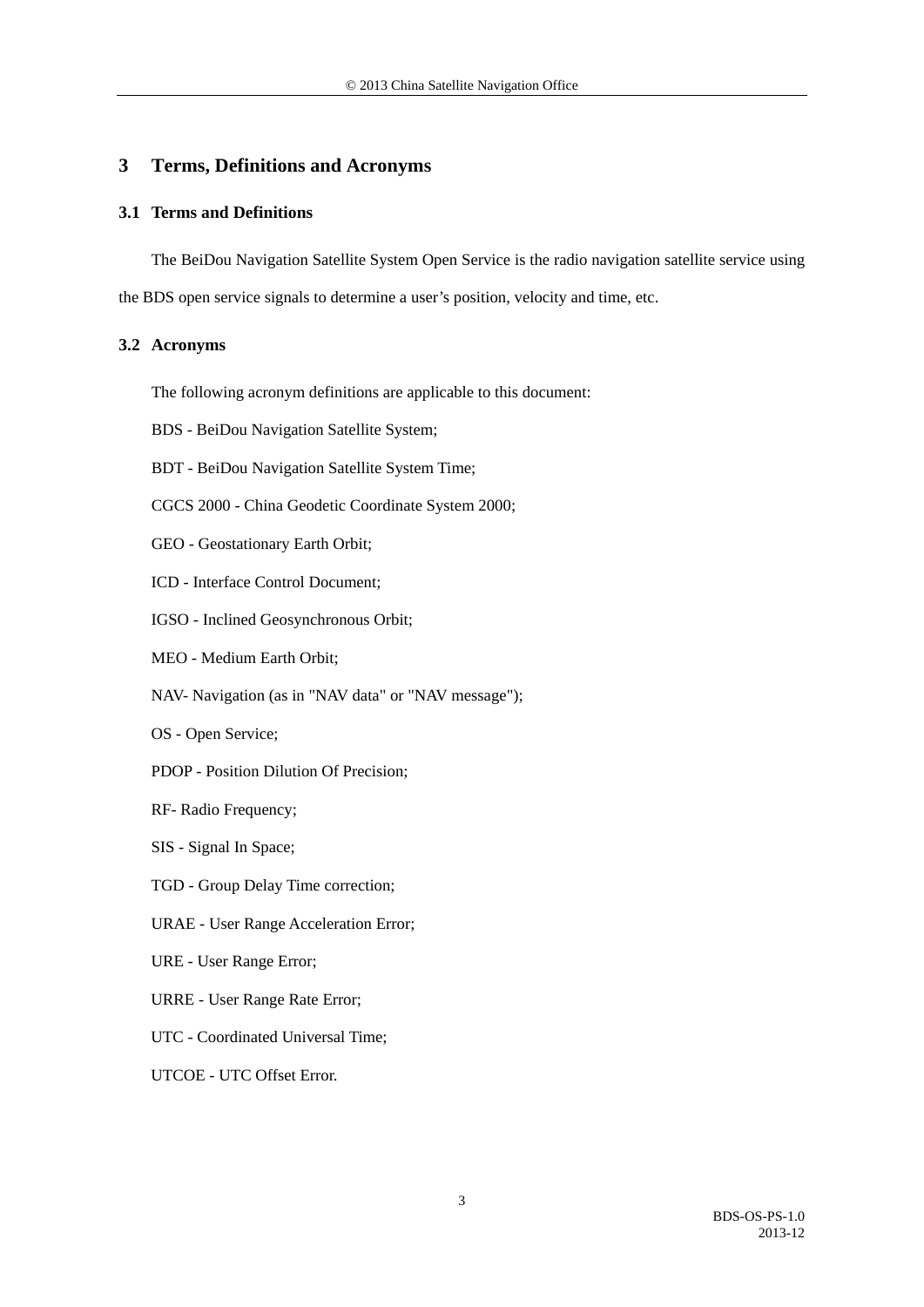#### <span id="page-7-0"></span>**4 BDS Overview**

BDS consists of the space segment, the ground control segment and the user segment.

#### <span id="page-7-1"></span>**4.1 Space Segment**

The current BDS space segment consists of 5 GEO satellites, 5 IGSO satellites and 4 MEO satellites. The respective positions of satellites are shown in [Figure 1.](#page-7-2)

The GEO satellites are operating in orbit with an altitude of 35,786 kilometers and positioned at 58.75°E, 80°E, 110.5°E, 140°E and 160°E respectively.

The IGSO satellites are operating in orbit with an altitude of 35,786 kilometers and an inclination of 55° to the equatorial plane. The phase difference of right ascensions of ascending nodes of those orbital planes is 120°. The sub-satellite tracks for three of those IGSO satellites are coincided while the longitude of the intersection point is at 118°E. The sub-satellite tracks for the other two IGSO satellites are coincided while the longitude of the intersection point is at 95°E.

The MEO satellites are operating in orbit with an altitude of 21,528 kilometers and an inclination of 55° to the equatorial plane. The satellite recursion period is 13 rotations within 7 days. The phase is selected from the Walker24/3/1 constellation, and the right ascension of ascending node of the satellites in the first orbital plane is  $0^\circ$ . The current 4 MEO satellites are in the  $7<sup>th</sup>$  and  $8<sup>th</sup>$  phases of the first orbital plane, and in the  $3<sup>rd</sup>$  and  $4<sup>th</sup>$  phases of the second orbital plane respectively.



<span id="page-7-2"></span>Figure 1 BDS Space Constellation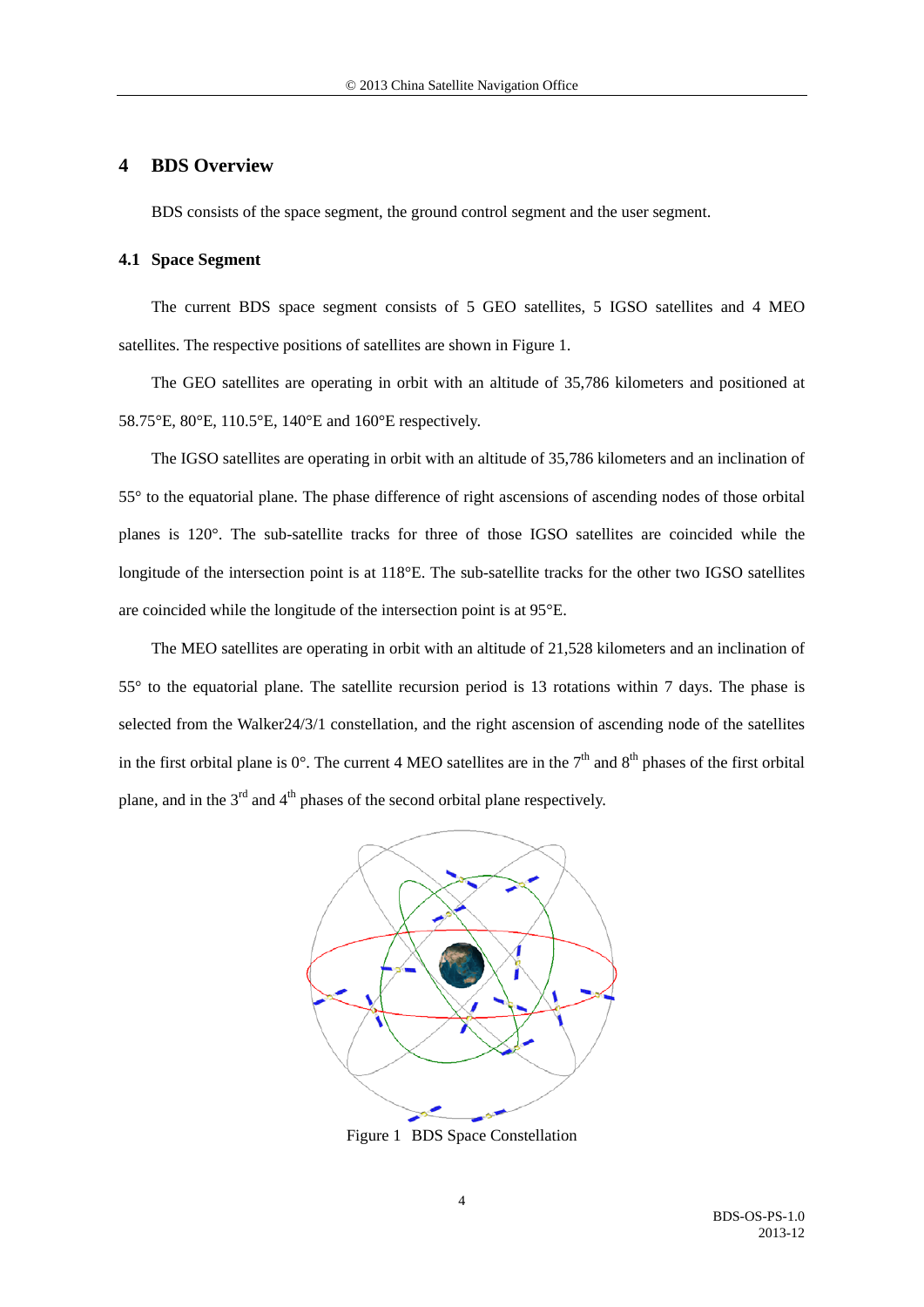#### <span id="page-8-0"></span>**4.2 Ground Control Segment**

The ground control segment is responsible for the BDS operation and control. It consists of the Master Control Station (MCS), Time Synchronization/Upload Stations (TS/US) and Monitor Stations (MS).

The MCS is the operation and control center of BDS with the main tasks including:

- a) to collect observation data of NAV signals from each TS/US and MS, to process data, to generate satellite NAV messages;
- b) to perform mission planning and scheduling, to conduct system operations, management and control;
- c) to observe and calculate the satellite clock bias, to upload satellite NAV messages;
- d) to monitor the satellite payload and analyze anomalies, etc.

The main tasks of TS/US are to measure satellite clock biases and to upload satellite NAV messages.

The main tasks of MS are to continuously observe satellite NAV signals, and to provide real-time data to the MCS.

#### <span id="page-8-1"></span>**4.3 User Segment**

The user segment encompasses various types of BDS terminals, including those compatible with other navigation systems.

#### <span id="page-8-2"></span>**4.4 BDS OS Service Volume**

The BDS OS service volume is defined as the OS SIS coverage of the BDS satellites where both the BDS OS horizontal and vertical position accuracy are better than 10 meters (probability of 95%). At the current stage, the BDS regional service capability has been achieved, which can provide continuous OS to the area as shown in [Figure 2](#page-9-0) & [Figure 3,](#page-9-1) including the most part of the region from 55°S to 55°N, 70°E to150°E.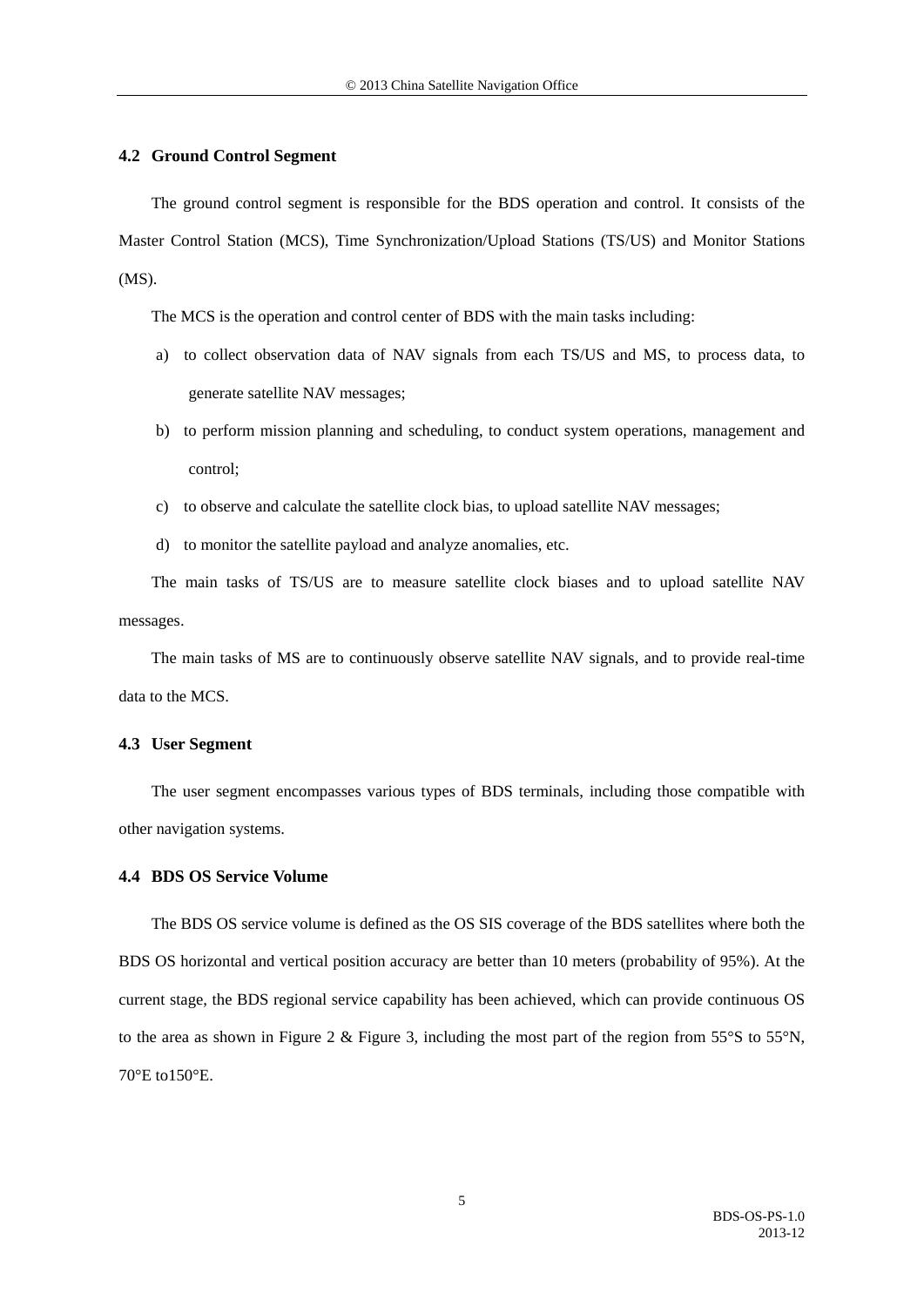

Figure 2 The BDS Service Area

<span id="page-9-0"></span>

<span id="page-9-1"></span>Figure 3 The BDS Service Area[\(partial enlarged detail\)](http://dict.cn/partial%20enlarged%20detail)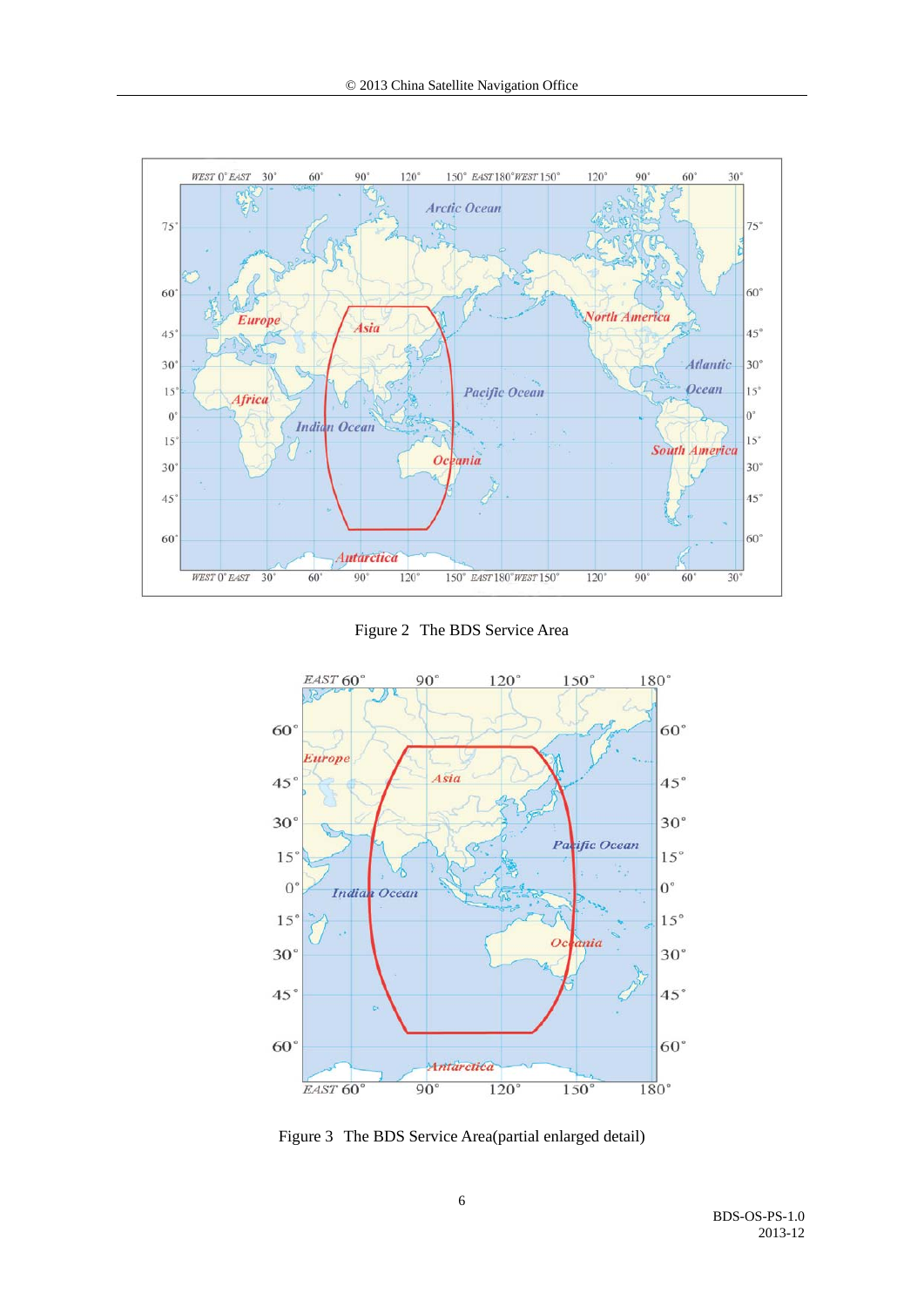#### <span id="page-10-0"></span>**5 BDS OS SIS Characteristics**

#### <span id="page-10-1"></span>**5.1 BDS OS SIS Interface Characteristics**

#### <span id="page-10-2"></span>**5.1.1 BDS OS SIS RF Characteristics**

BDS broadcasts right-handed circularly polarized (RHCP) L-band signals. In particular, the B1 frequency has the nominal value of 1561.098MHz, while the signals at this frequency are modulated through Quadrature Phase Shift Keying (QPSK). For more details, please refer to *BDS-SIS-ICD-2.0*.

#### <span id="page-10-3"></span>**5.1.2 BDS OS SIS NAV Message Characteristics**

#### **5.1.2.1 BDS OS SIS NAV Message Structure**

BDS OS SIS NAV messages are formatted in D1 and D2 based on their data rates and structures. D1, with the data rate of 50 bps, is broadcasted by the MEO/IGSO satellites, while D2, with the data rate of 500 bps, is broadcasted by the GEO satellites.

The BDS OS SIS NAV message D1 is broadcasted in the form of superframes. Each superframe consists of 24 frames. Each frame consists of 5 subframes with 10 words in each subframe. It takes 12 minutes to transmit the whole NAV message D1. More specifically, subframes 1 to 3 are used to broadcast fundamental NAV information of the broadcasting satellite; while pages 1 to 24 in subframe 4 and pages 1 to 10 in subframe 5 are used to broadcast the almanac of all satellites and time synchronization information with other navigation systems.

The BDS OS SIS NAV message D2 is broadcasted in the form of superframes. Each superframe consists of 120 frames. Each frame consists of 5 subframes with 10 words in each subframe. It takes 6 minutes to transmit the whole NAV message D2. More specifically, subframe 1 is used to broadcast fundamental NAV information of the broadcasting satellite, while subframe 5 is used to broadcast the almanac of all satellites and time synchronization information with other navigation systems.

The BDS OS SIS NAV message is updated hourly. For the detailed frame format, please refer to *BDS-SIS-ICD-2.0*.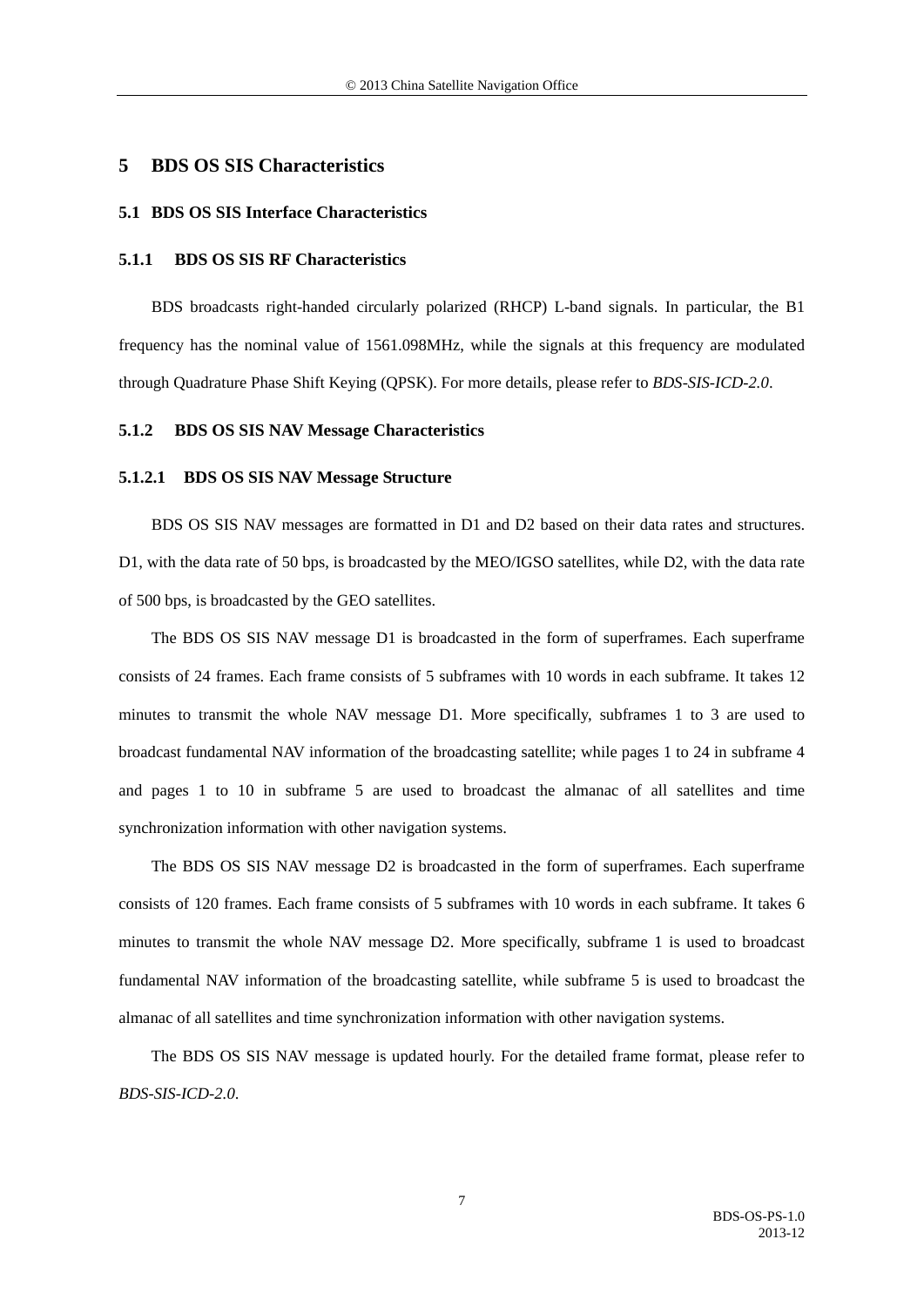#### **5.1.2.2 BDS OS NAV Message Data**

The BDS OS NAV message data mainly includes:

- a) satellite ephemeris parameters;
- b) satellite clock offset parameters;
- c) ionospheric delay model correction parameters;
- d) satellite health status;
- e) user range accuracy index;
- f) constellation status (almanac information), etc.

For more details, please refer to *BDS-SIS-ICD-2.0*.

#### <span id="page-11-0"></span>**5.2 BDS OS SIS Performance Characteristics**

#### <span id="page-11-1"></span>**5.2.1 BDS OS SIS Coverage**

The BDS OS SIS coverage is described by the per-satellite coverage, which comprises the portion of the near-Earth region which extends from the surface of the Earth up to an altitude of 1,000 kilometers above the surface of the Earth which is visible from the satellite's orbital position.

#### <span id="page-11-2"></span>**5.2.2 BDS OS SIS Accuracy**

The BDS OS SIS accuracy is defined as the statistical value of errors (95% probability) for any healthy satellite in normal operation.

The BDS OS SIS accuracy includes four parameters:

- a) User Range Error (URE);
- b) User Range Rate Error (URRE);
- c) User Range Acceleration Error (URAE);
- d) UTC Offset Error (UTCOE).

#### **5.2.2.1 BDS OS SIS URE**

The BDS OS SIS URE is described by a statistical measurement of the instantaneous SIS URE data.

An instantaneous SIS URE is the difference between the pseudorange measured at a given location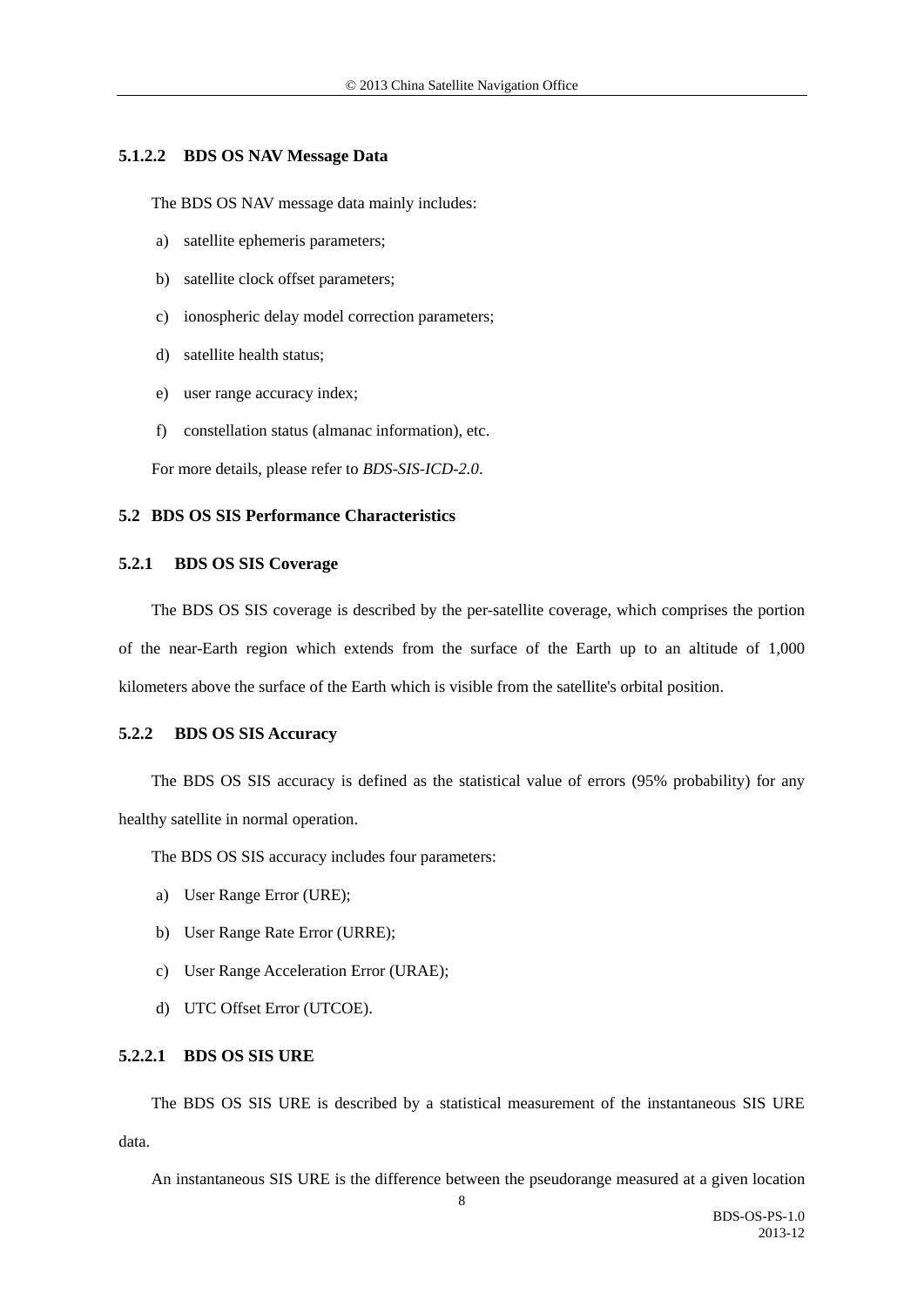assuming a receiver clock that is perfectly calibrated to BDT and the expected pseudorange as derived from the NAV message data for the given location and the assumed receiver clock. The instantaneous SIS URE includes only those pseudorange data set error budget components assigned to the BDS Space and Ground Control Segments (i.e., not including the error budget components assigned to the BDS User Segment such as the troposphere delay compensation error, multipath, and receiver noise).

#### **5.2.2.2 BDS OS SIS URRE**

The BDS OS SIS URRE is defined as the time derivative of the BDS OS SIS URE.

#### **5.2.2.3 BDS OS SIS URAE**

The BDS OS SIS URAE is defined as the second time derivative of the BDS OS SIS URE.

#### **5.2.2.4 BDS OS SIS UTCOE**

The BDS OS SIS UTCOE is defined as the accuracy of the offset between BDT and UTC. The offset between BDT and UTC is less than 100 nanoseconds.

#### <span id="page-12-0"></span>**5.2.3 BDS OS SIS Continuity**

The BDS OS SIS continuity is defined as the probability that a healthy BDS OS SIS will continue working without unscheduled interruptions over a specified time interval. The BDS OS SIS continuity is closely correlated to unscheduled interruptions.

#### <span id="page-12-1"></span>**5.2.4 BDS OS SIS Availability**

The BDS OS SIS availability is described by the per-slot availability, which is defined as the probability that a specific slot in the BDS constellation will be occupied by a BDS satellite transmitting a healthy OS SIS.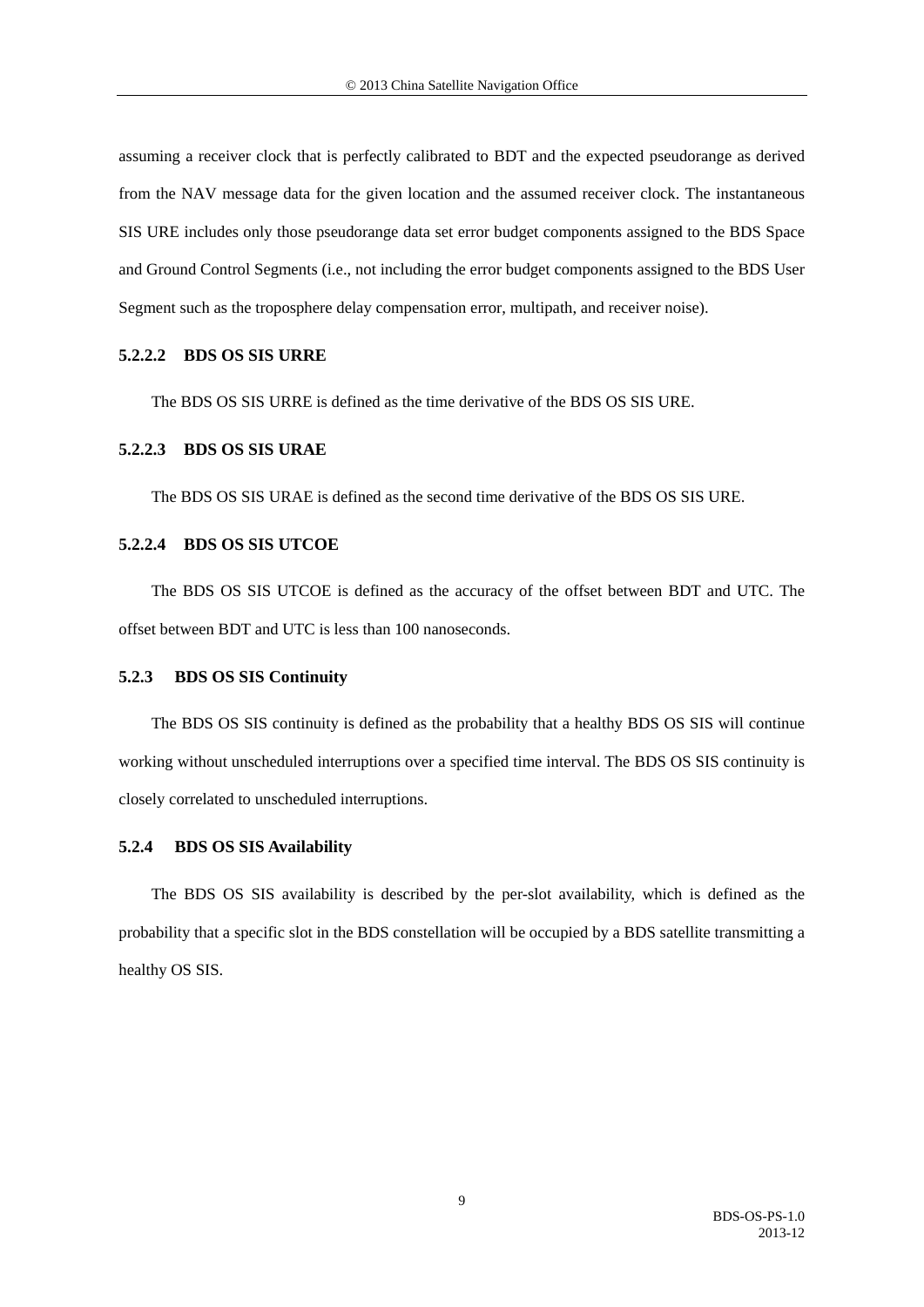#### <span id="page-13-0"></span>**6 BDS OS Performance Characteristics**

#### <span id="page-13-1"></span>**6.1 User Assumptions**

The position, velocity and time performance standards in this document are based on the assumption of using a representative BDS OS receiver that:

- a) is designed in accordance with *BDS-SIS-ICD-2.0*, which can correctly track and process the BDS OS signals, and conduct position, velocity and time solution;
- b) uses a mask angle of 10°;
- c) accomplishes satellite position and geometric range computations in CGCS2000;
- d) only considers the errors related to the space segment and ground control segment. Those errors include the satellite orbit error, the satellite clock offset error and TGD error.

#### <span id="page-13-2"></span>**6.2 BDS OS Accuracy**

The BDS OS accuracy includes those of position, velocity and time.

The BDS OS position accuracy is defined as the statistical difference between the user's position derived from BDS OS SIS and its true position, under the BDS user assumptions. The position accuracy includes horizontal and vertical measurements.

The BDS OS velocity accuracy is defined as the statistical difference between the user's velocity derived from the BDS OS SIS and its true velocity, under the BDS user assumptions.

The BDS OS time accuracy is defined as the statistical difference between the user's time derived from BDS OS SIS and that value from UTC, under the BDS user assumptions.

#### <span id="page-13-3"></span>**6.3 BDS OS Availability**

The BDS OS availability is defined as the percentage of the available service time to the expected service time. The available service time refers to the period when the service accuracy meets the specified performance standards within a given service volume.

The BDS OS availability in this document includes PDOP availability and positioning service availability.

The PDOP availability is defined as the percentage of time when PDOP value meets the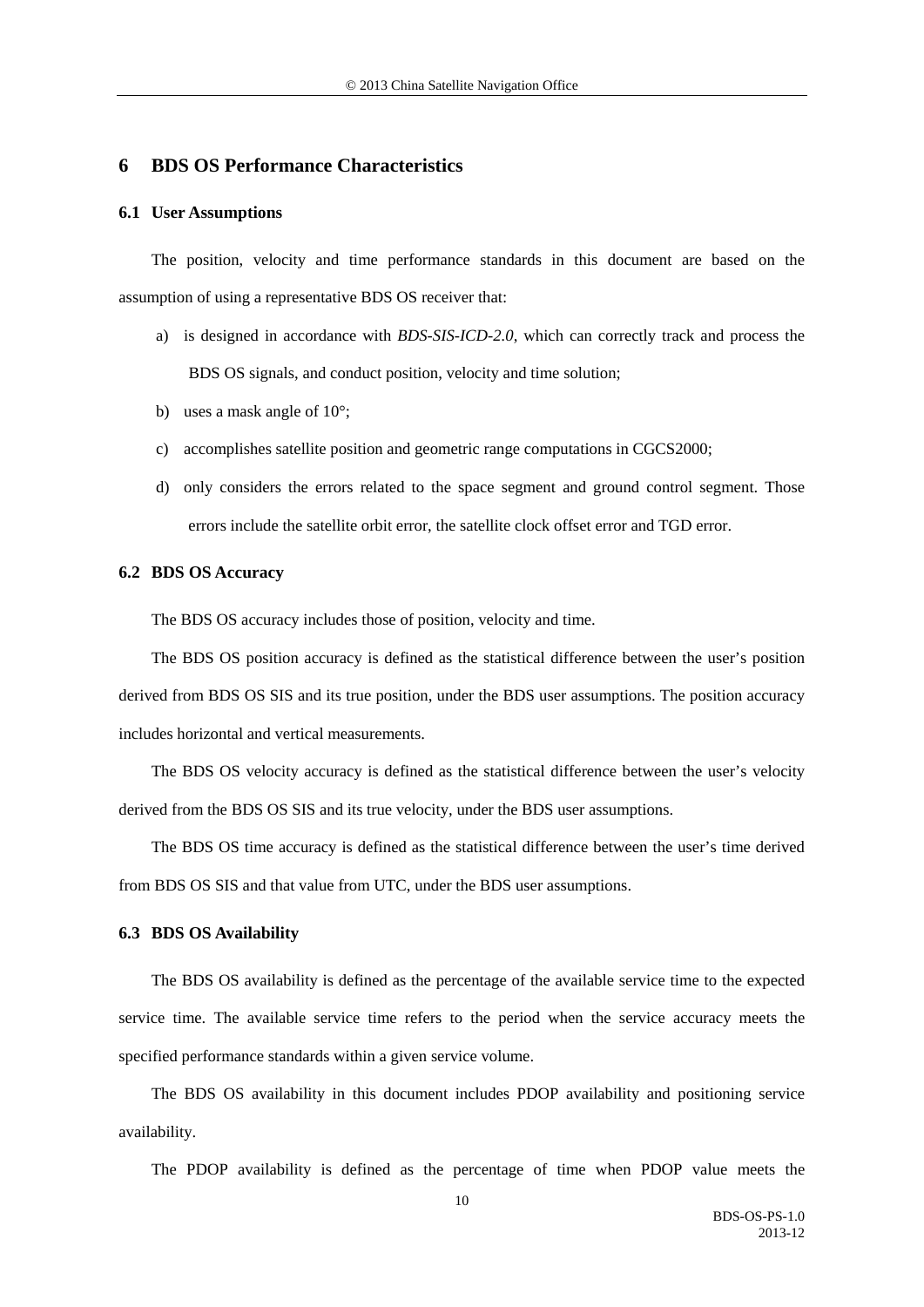requirements of PDOP threshold, under specified conditions, within a specified time period and service volume.

The positioning service availability is defined as the percentage of time when horizontal and vertical position accuracy meets the specified requirements of accuracy threshold, under specified conditions, within a specified time period and service volume.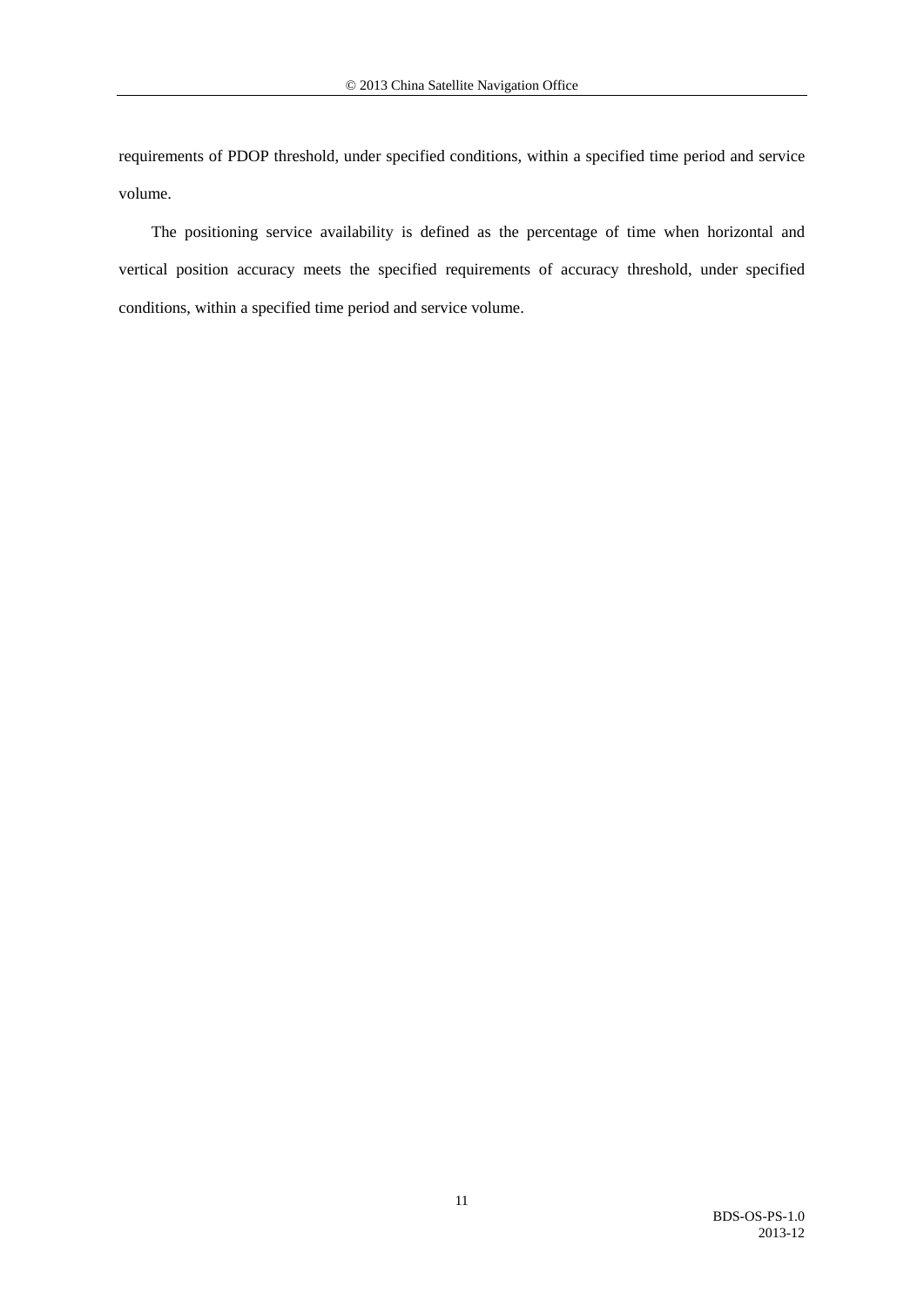# <span id="page-15-0"></span>**7 BDS OS SIS Performance Standards**

## <span id="page-15-1"></span>**7.1 BDS OS SIS Coverage Standards**

<span id="page-15-5"></span>The BDS OS SIS coverage standards are shown in [Table 1.](#page-15-5)

| Table 1 | The BDS OS SIS Per-Satellite Coverage Standards |  |  |
|---------|-------------------------------------------------|--|--|
|         |                                                 |  |  |

| <b>Satellite Type</b> | <b>Coverage Standard</b>                                                                             |  |
|-----------------------|------------------------------------------------------------------------------------------------------|--|
| GEO/IGSO/MEO          | 100% of the BDS OS SIS coverage;<br>The minimum user-received signal power is greater than -161 dBW. |  |

## <span id="page-15-2"></span>**7.2 BDS OS SIS Accuracy Standards**

## <span id="page-15-3"></span>**7.2.1 BDS OS SIS URE Accuracy Standards**

The BDS OS SIS URE accuracy standards are shown in [Table 2.](#page-15-6)

<span id="page-15-6"></span>

| <b>Satellite Type</b> | <b>SIS Accuracy Standard</b><br>$(95%$ probability) | <b>Constraints</b>                                                                        |
|-----------------------|-----------------------------------------------------|-------------------------------------------------------------------------------------------|
| GEO/IGSO/MEO          | $URE \leq 2.5m$                                     | For any healthy OS SIS;<br>Neglecting single-frequency ionospheric<br>delay model errors. |

Table 2 The BDS OS SIS URE Accuracy Standards

Note: When a MEO satellite enters the view of the service volume, the SIS accuracy may deteriorate due to the age of data before the new NAV message is uploaded. It is recommended to use the updated NAV message.

# <span id="page-15-4"></span>**7.2.2 BDS OS SIS URRE Accuracy Standards**

<span id="page-15-7"></span>The BDS OS SIS URRE accuracy standards are shown in [Table 3.](#page-15-7)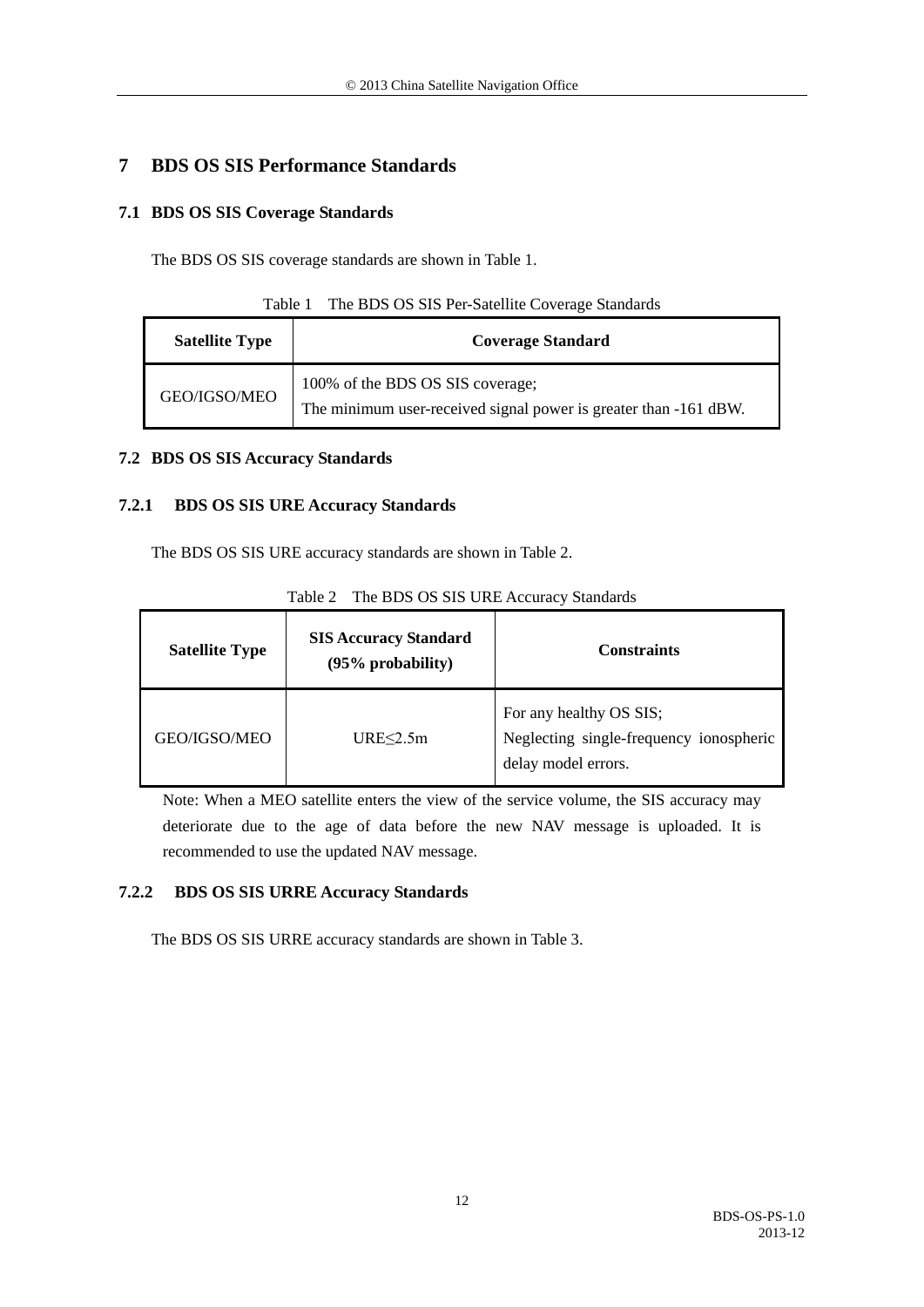<span id="page-16-3"></span>

| <b>Satellite Type</b> | <b>SIS Accuracy Standard</b><br>$(95%$ probability) | <b>Constraints</b>                                                                                                                                                              |
|-----------------------|-----------------------------------------------------|---------------------------------------------------------------------------------------------------------------------------------------------------------------------------------|
| GEO/IGSO/MEO          | $URRE \leq 0.006$ m/s                               | For any healthy OS SIS;<br>Neglecting single-frequency<br>ionospheric<br>delay model errors;<br>Neglecting all psuedorange step changes<br>caused by NAV message data cutovers. |

Table 3 The BDS OS SIS URRE Standards

# <span id="page-16-0"></span>**7.2.3 BDS OS SIS URAE Accuracy Standards**

<span id="page-16-4"></span>The BDS OS SIS URAE accuracy standards are shown in [Table 4.](#page-16-4)

| <b>Satellite Type</b> | <b>SIS Accuracy Standard</b><br>$(95%$ probability) | <b>Constraints</b>                                                                              |
|-----------------------|-----------------------------------------------------|-------------------------------------------------------------------------------------------------|
| GEO/IGSO/MEO          | URAE $\leq$ 0.002m/s <sup>2</sup>                   | For any healthy OS SIS;<br>single-frequency<br>ionospheric<br>Neglecting<br>delay model errors; |
|                       |                                                     | Neglecting all psuedorange step changes<br>caused by NAV message data cutovers.                 |

| Table 4 The BDS OS SIS URAE Standards |  |
|---------------------------------------|--|
|                                       |  |

# <span id="page-16-1"></span>**7.2.4 BDS OS SIS UTCOE Accuracy Standards**

<span id="page-16-5"></span>The BDS OS SIS UTCOE standards are shown in [Table 5.](#page-16-5)

Table 5 The BDS OS SIS UTCOE Standards

| <b>Satellite Type</b> | <b>SIS Accuracy Standard</b><br>$(95%$ probability) | <b>Constraints</b>      |
|-----------------------|-----------------------------------------------------|-------------------------|
| GEO/IGSO/MEO          | $UTCOE \leq 2ns$                                    | For any healthy OS SIS. |

# <span id="page-16-2"></span>**7.3 BDS OS SIS Continuity Standards**

The BDS OS SIS continuity standards are shown in [Table 6.](#page-17-1)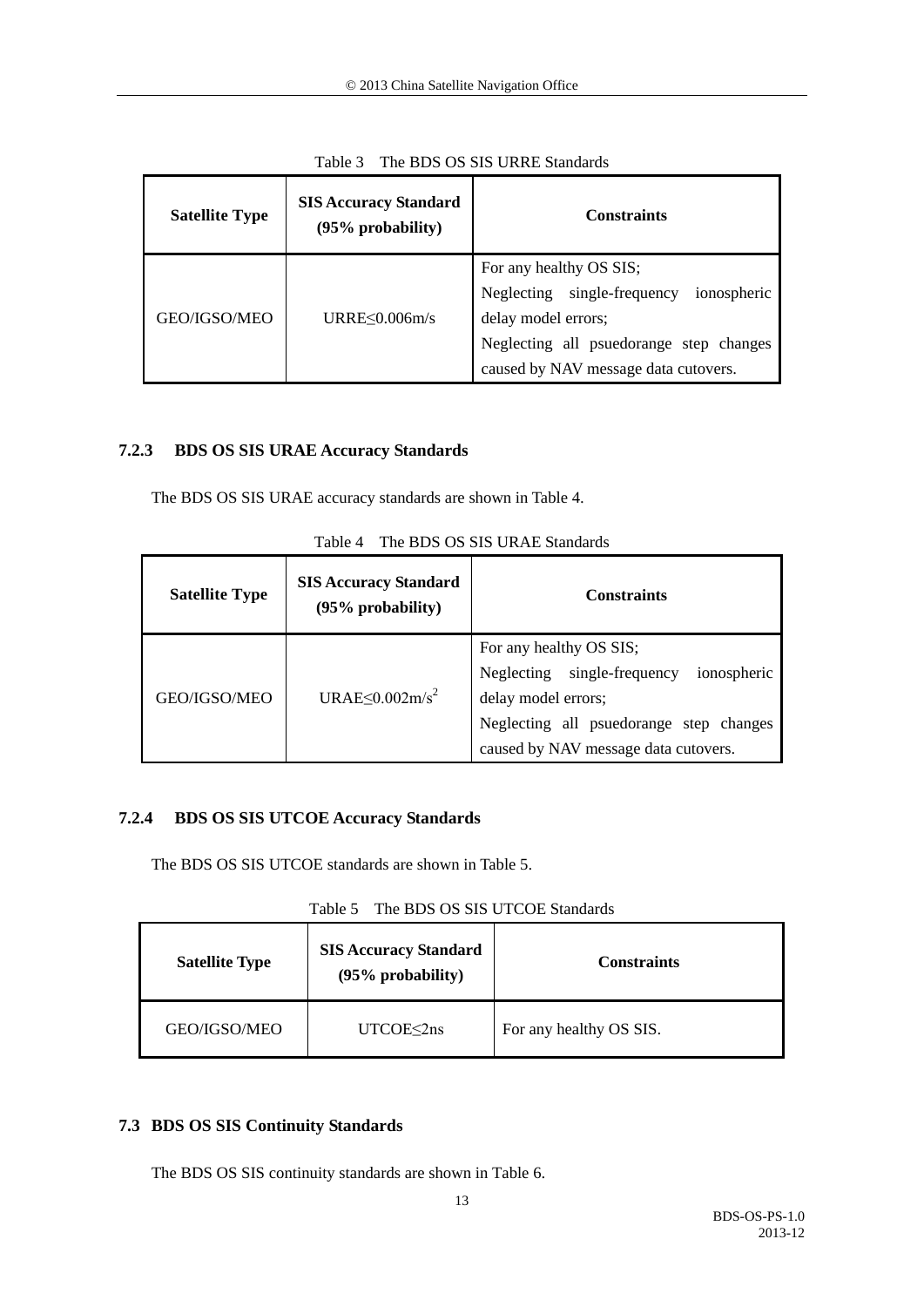<span id="page-17-1"></span>

| <b>Satellite Type</b> | <b>SIS Continuity Standard</b> | <b>Constraints</b>                                                              |
|-----------------------|--------------------------------|---------------------------------------------------------------------------------|
| <b>GEO</b>            | >0.995/h                       | Given that the OS SIS is available from                                         |
| IGSO                  | ≥0.995/h                       | the slot at the start of the hour;<br>Calculated as an annual statistical value |
| <b>MEO</b>            | >0.994/h                       | for each type of satellite.                                                     |

Table 6 The BDS OS SIS Continuity Standards

# <span id="page-17-0"></span>**7.4 BDS OS SIS Availability Standards**

<span id="page-17-2"></span>The BDS OS SIS availability standards are shown in [Table 7.](#page-17-2)

| <b>Satellite Type</b> | <b>SIS Availability Standard</b> | <b>Constraints</b>                                                      |
|-----------------------|----------------------------------|-------------------------------------------------------------------------|
| <b>GEO</b>            | $\geq 0.98$                      |                                                                         |
| IGSO                  | $\geq 0.98$                      | Calculated as an annual statistical value<br>for each type of satellite |
| <b>MEO</b>            | $\geq 0.91$                      |                                                                         |

Table 7 The BDS OS SIS Availability Standards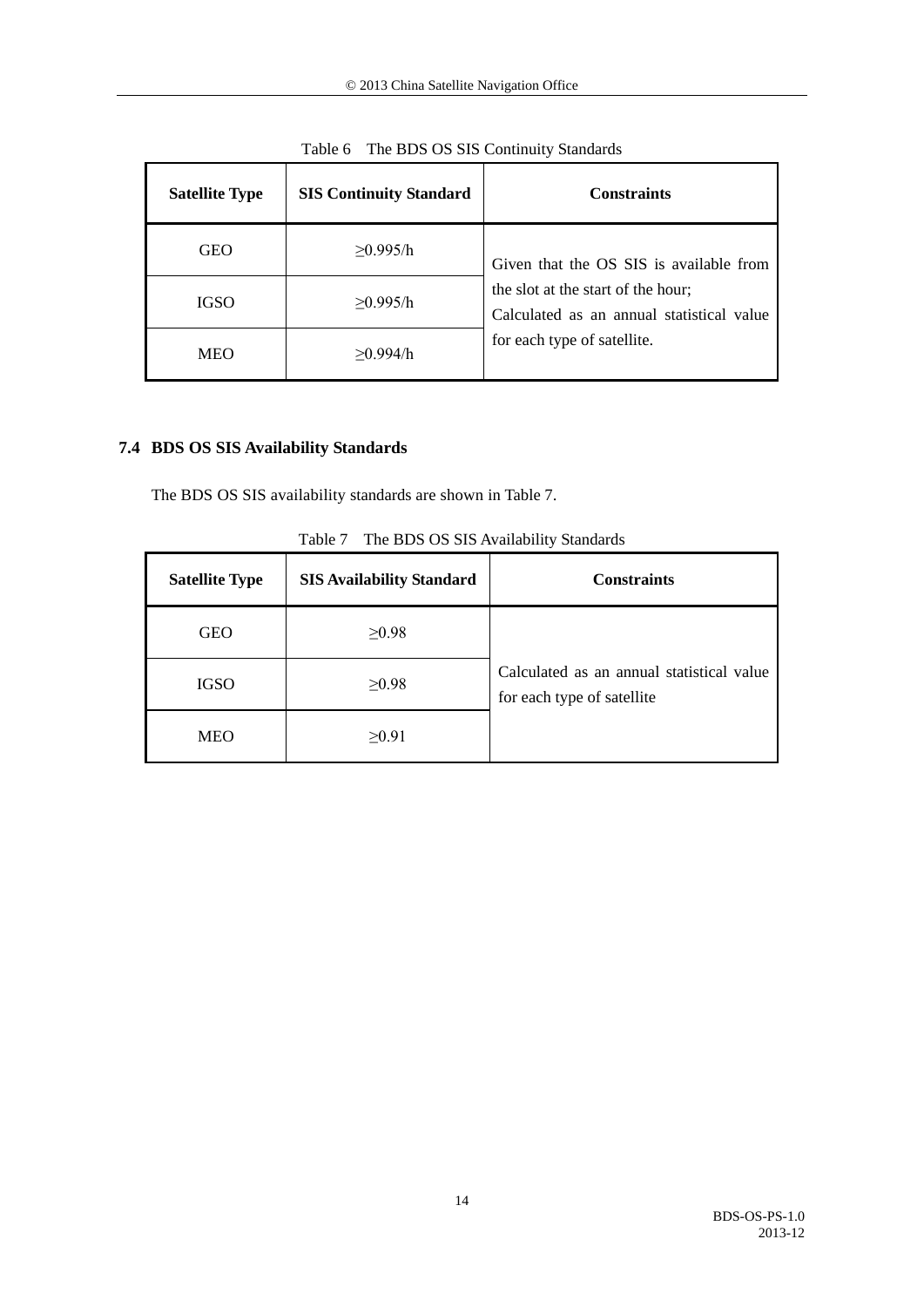# <span id="page-18-0"></span>**8 BDS OS Performance Standards**

# <span id="page-18-1"></span>**8.1 BDS OS Service Accuracy**

The BDS OS position/velocity/time accuracy standards within its service volume are shown in [Table 8.](#page-18-4)

<span id="page-18-4"></span>

| <b>Service Accuracy</b>       |            | <b>Standard</b><br>$(95\%$ probability) | <b>Constraints</b>                                                                                |
|-------------------------------|------------|-----------------------------------------|---------------------------------------------------------------------------------------------------|
| <b>Position</b><br>Accuracy   | Horizontal | < 10m                                   | Calculate the statistical                                                                         |
|                               | Vertical   | < 10m                                   |                                                                                                   |
| <b>Velocity Accuracy</b>      |            | $\leq 0.2$ m/s                          | position/velocity/time error for any<br>point in the service volume over any<br>24-hour interval. |
| Time Accuracy<br>(multi-SISs) |            | $<$ 50ns                                |                                                                                                   |

Table 8 The BDS OS Position/Velocity/Time Accuracy Standards

# <span id="page-18-2"></span>**8.2 BDS OS Service Availability Standards**

# <span id="page-18-3"></span>**8.2.1 BDS OS PDOP Availability Standards**

<span id="page-18-5"></span>The BDS OS PDOP availability standards within its service volume are shown in [Table 9.](#page-18-5)

| ruviv z<br>THE DDD OD I DOI TWAINGHI(Y DRIINAIG) |                 |                                                                                                   |  |  |
|--------------------------------------------------|-----------------|---------------------------------------------------------------------------------------------------|--|--|
| <b>Service Availability</b>                      | <b>Standard</b> | <b>Constraints</b>                                                                                |  |  |
| PDOP Availability                                | $\geq 0.98$     | PDOP $\leq 6$ ;<br>Calculate at any point within the service<br>volume over any 24-hour interval. |  |  |

Table 9 The BDS OS PDOP Availability Standards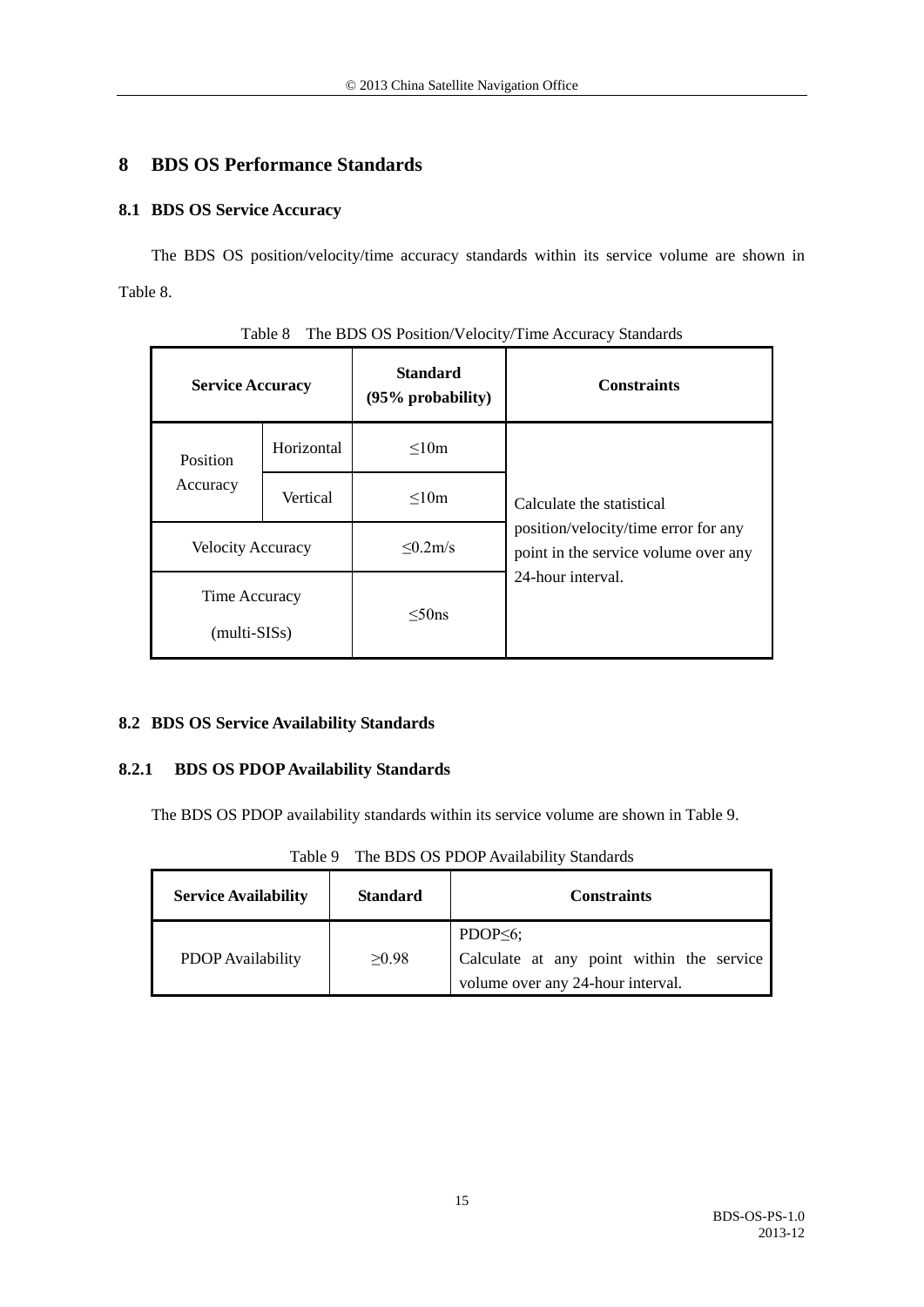# <span id="page-19-0"></span>**8.2.2 BDS OS Position Service Availability Standards**

<span id="page-19-1"></span>The BDS OS position service availability standards within its service volume are shown in [Table 10.](#page-19-1)

**Service Availability Standard Constraints** Positioning Availability  $| \geq 0.95$ Horizontal position accuracy≤10m (95% probability); Vertical position accuracy≤10m (95% probability); Calculate at any point within the service volume over any 24-hour interval.

Table 10 The BDS OS Position Service Availability Standards